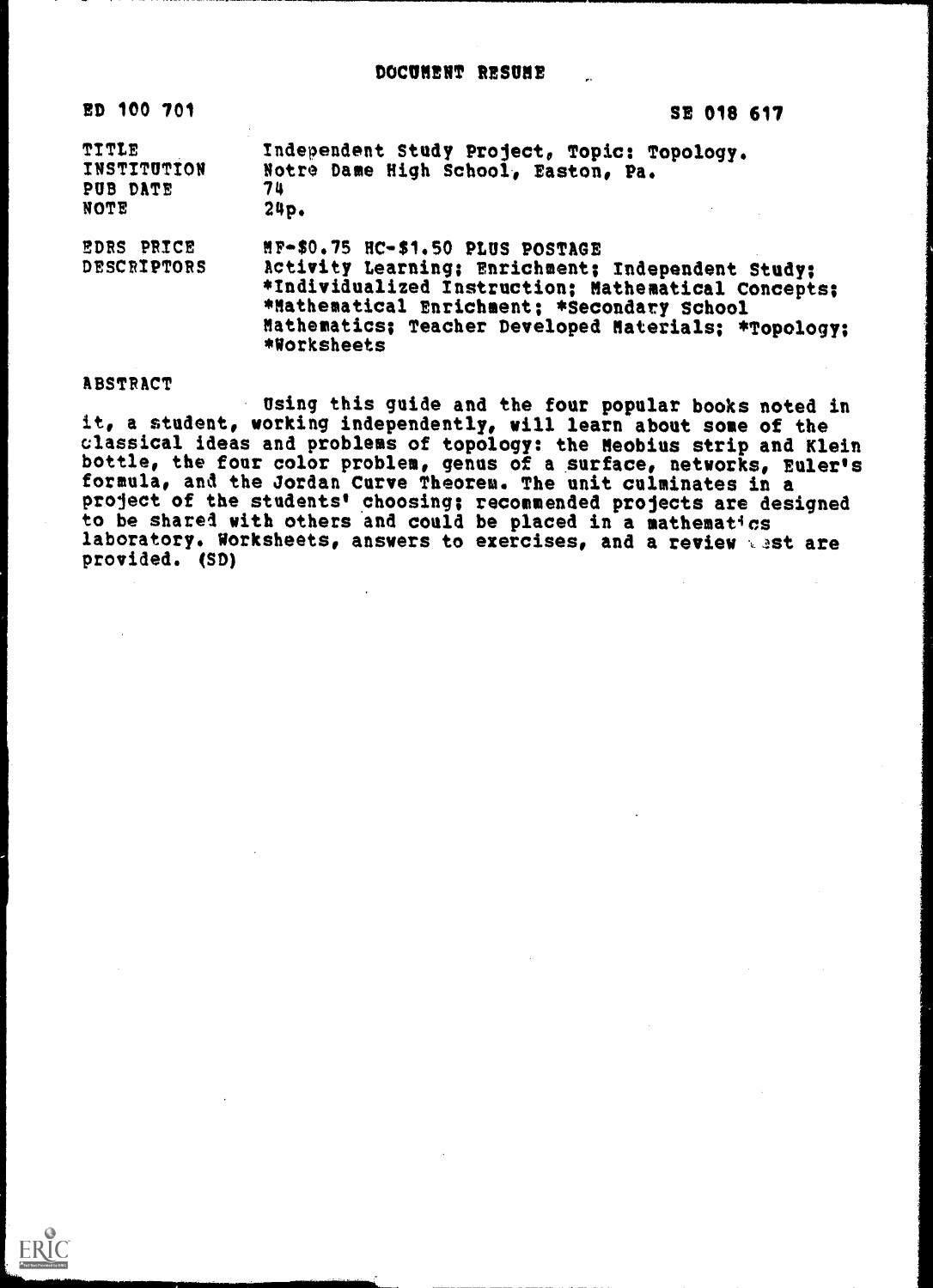US DEPARTMENT OF HEALTH.<br>
EQUCATION & WELFARE<br>
NATIONAL INSTITUTE OF<br>
EQUCATION<br>
THIS OOCUMENT HAS BEEN REPRO<br>
DUCED EXACTLY AS RECEIVED FROM<br>
THE PERSON OR ORGANIZATION ORIGIN<br>
STATED DO NOT NECESSARILY REPRE<br>
SENT OFFICI

#### INDEPENDENT STUDY PROJECT Ą,

TOPOLOGY TOPIC:

 $\ddot{\phantom{a}}$ 

Notre Dame High School<br>Easton, Pa. 18042

1974

 $\frac{1}{2}$  or  $\frac{1}{2}$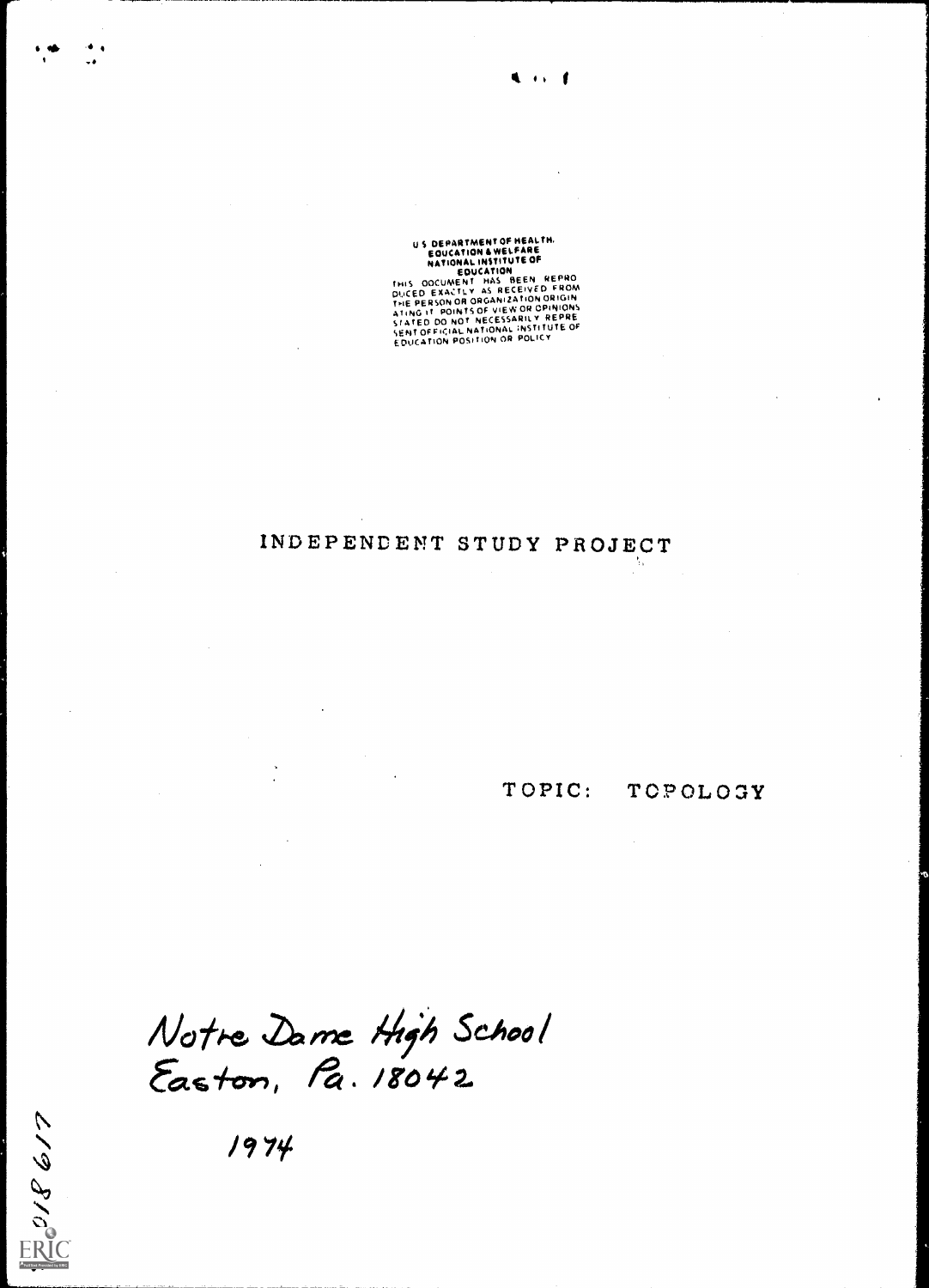# BEST COPY AMIABLE

TO THE STUDENT:

4

Using a finite set of books

(see listing below) as directed

over a finite period of time you will emerge with finite understanding of the branch of mathematics known as

#### TOPOLOGY.

Beyond this, you will possess as immeasurable supply of intuition and curiosity which will hopefully move you beyond the confines of this Independent Study Project.

The next page of this booklet provides a flowchart to guide you through the project. Answers to all exercises can be found on the last three pages of the booklet.

Special emphasis is placed on the Response Project (see p. 17). As the name implies, the Response Project offers you an opportunity to crystallize the basic ideas of topology and then to share these ideas in some creative way. It is highly possible that a major percentage of the time spent on the entire booklet would be used in preparing your Response.

In order to begin this ISP you will need some of the books listed below. So, right now, go to your research center, or math lab, or library and get a copy of each of the books marked below with an asterisk.

Then begin. Good luck and  $\epsilon$ njoy your ,ourney through the world of distortion!

Barr, Stephen. Experiments in Topology. Thomas Y. Crowell Company, 1964.<br>\* Bergamini, David. Mathematics Life Science Library. Time, Inc. 1963.<br>Clark, Frank, Cortemporary Math. Franklin Watts, Inc. 1964.<br>\* Fadiman, Clifton

\* Glenn, William H. and Johnson, Donovan. Exploring Math on Your Own.<br>Doubleday and Company, 1960. Kasner, Edward and Newman, James. Mathematics and the Imagination.

"Rubber Sheet Geometry" Simon and Schuster, 1940. "<br>Jacobs, Harold R. Mathematics A Human Endeavor. W.H. Freeman

and Company, 1970.

Reid, Constance. A Long Way from Euclid. "Where Is In and Where Is Out?" Thomas Y. Crowell Company, 1963.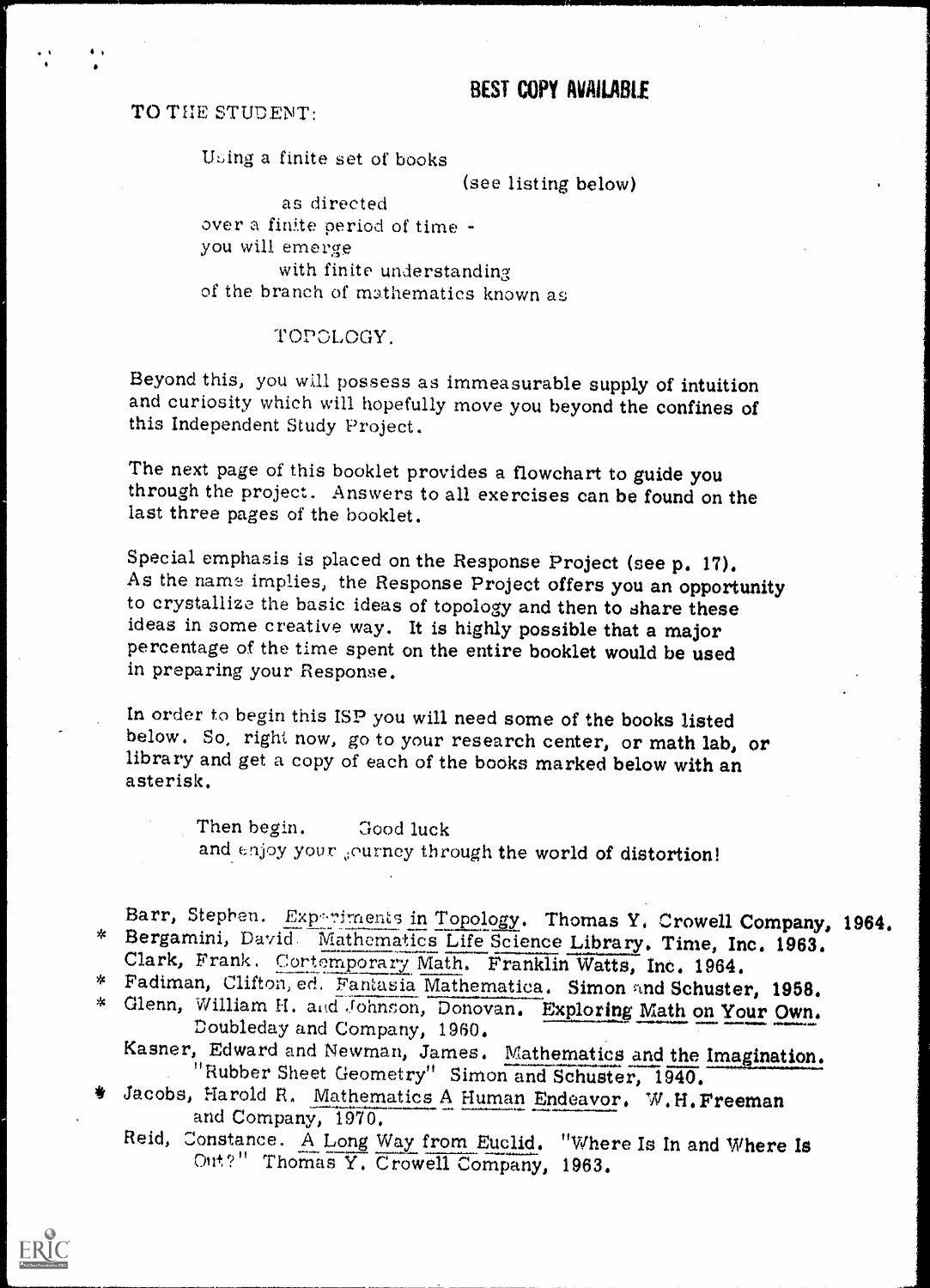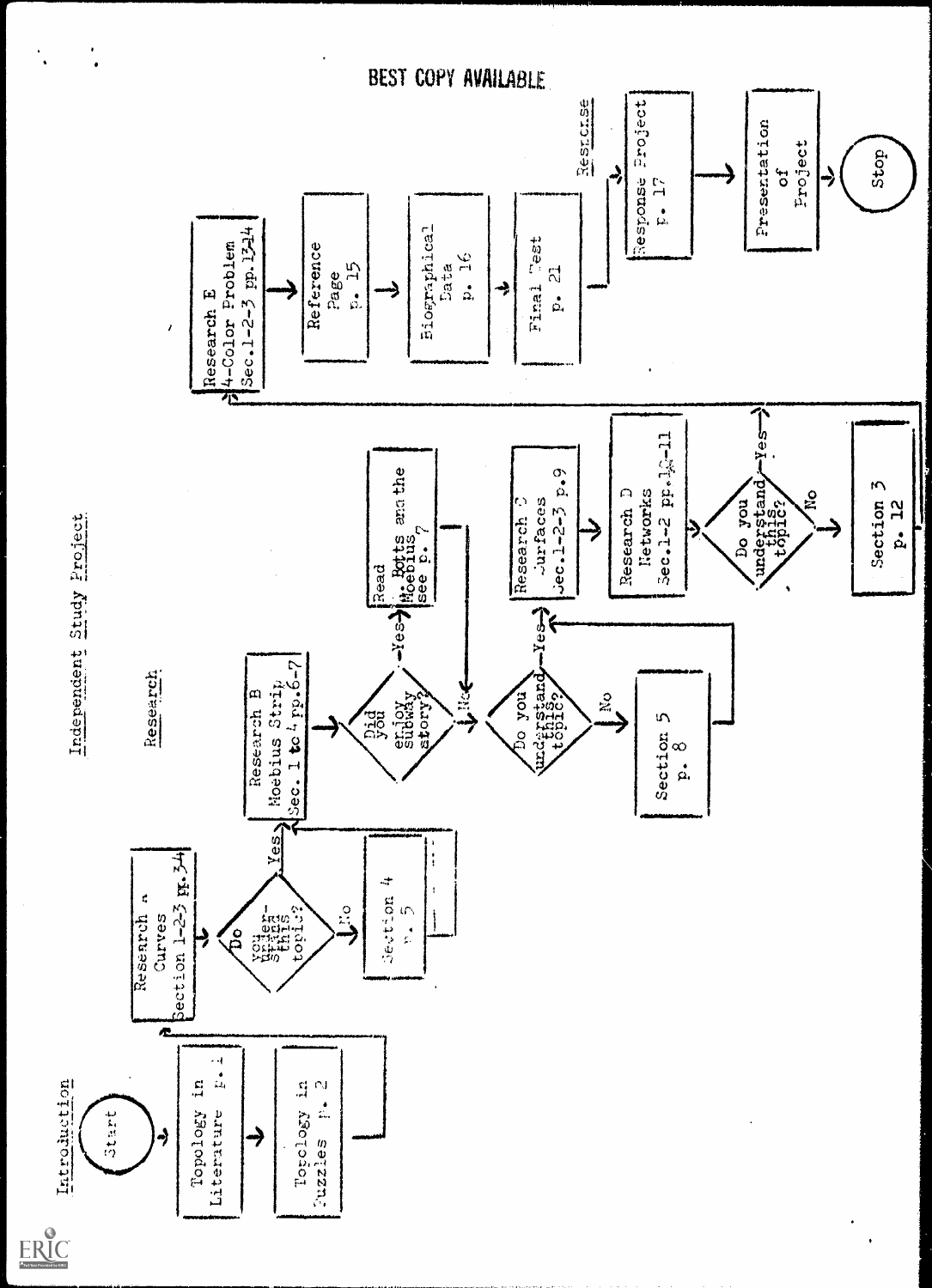# INTROE UCTION

p.1

# Read "A Subway Named Moebius" A. J. Deutsch. Fantasia Mathematica Clifton Fadiman, ed.

Write the first ten words that come to your mind after reading this selection.

Would you classify this as science fiction or nonfiction. Discuss.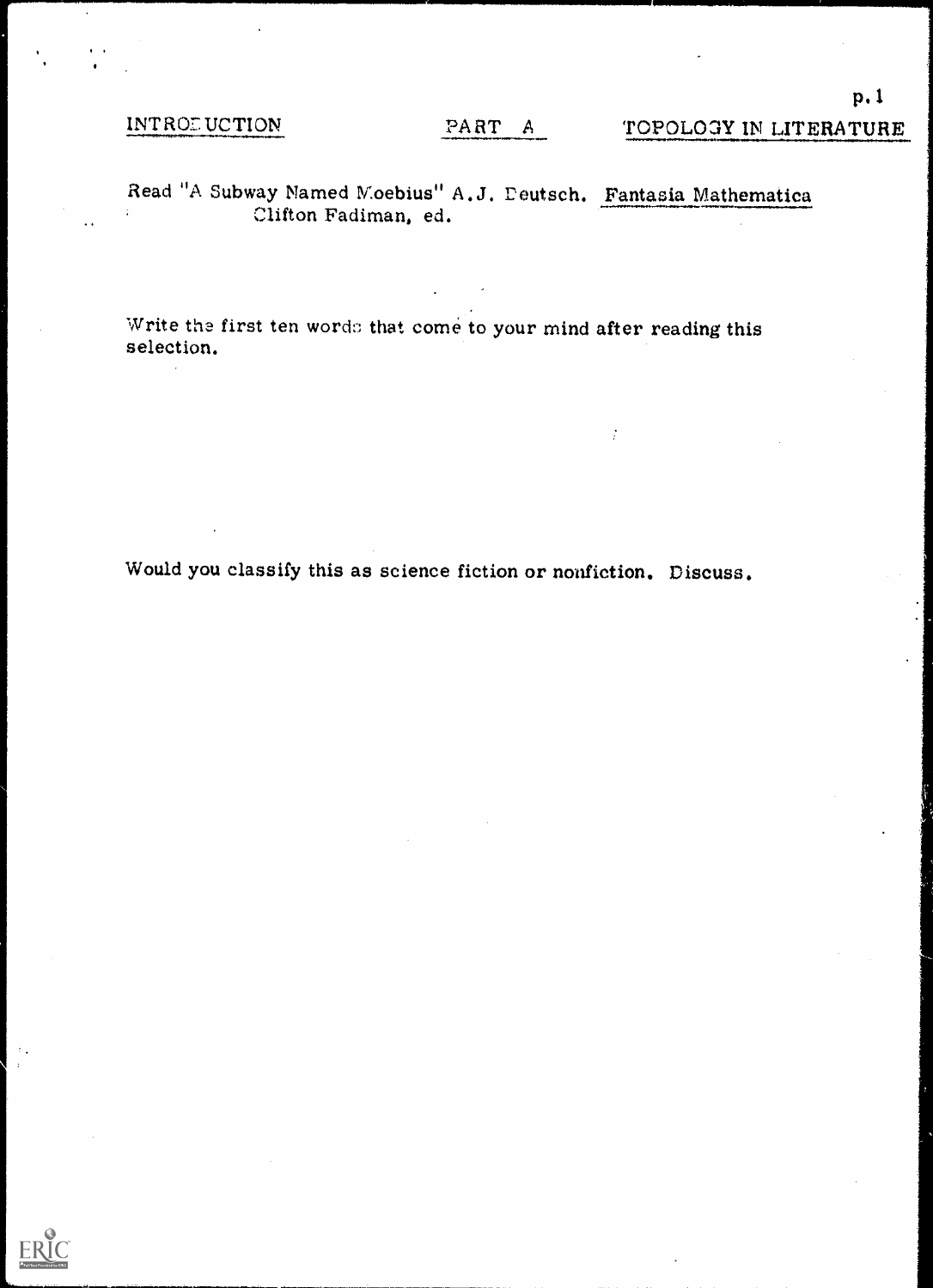# BEST COPY AVAILABLE

INTRODUCTION

#### PART B TOPOLOGY AND PUZTLES

Solve the following pusale. Adher strictly to the time limit.

Concet like numbers by lines that denot cross each other and do not eross any given lines.

 $T_{\star}$ time limit: 2 seconds.





time limit: 3 hours II.



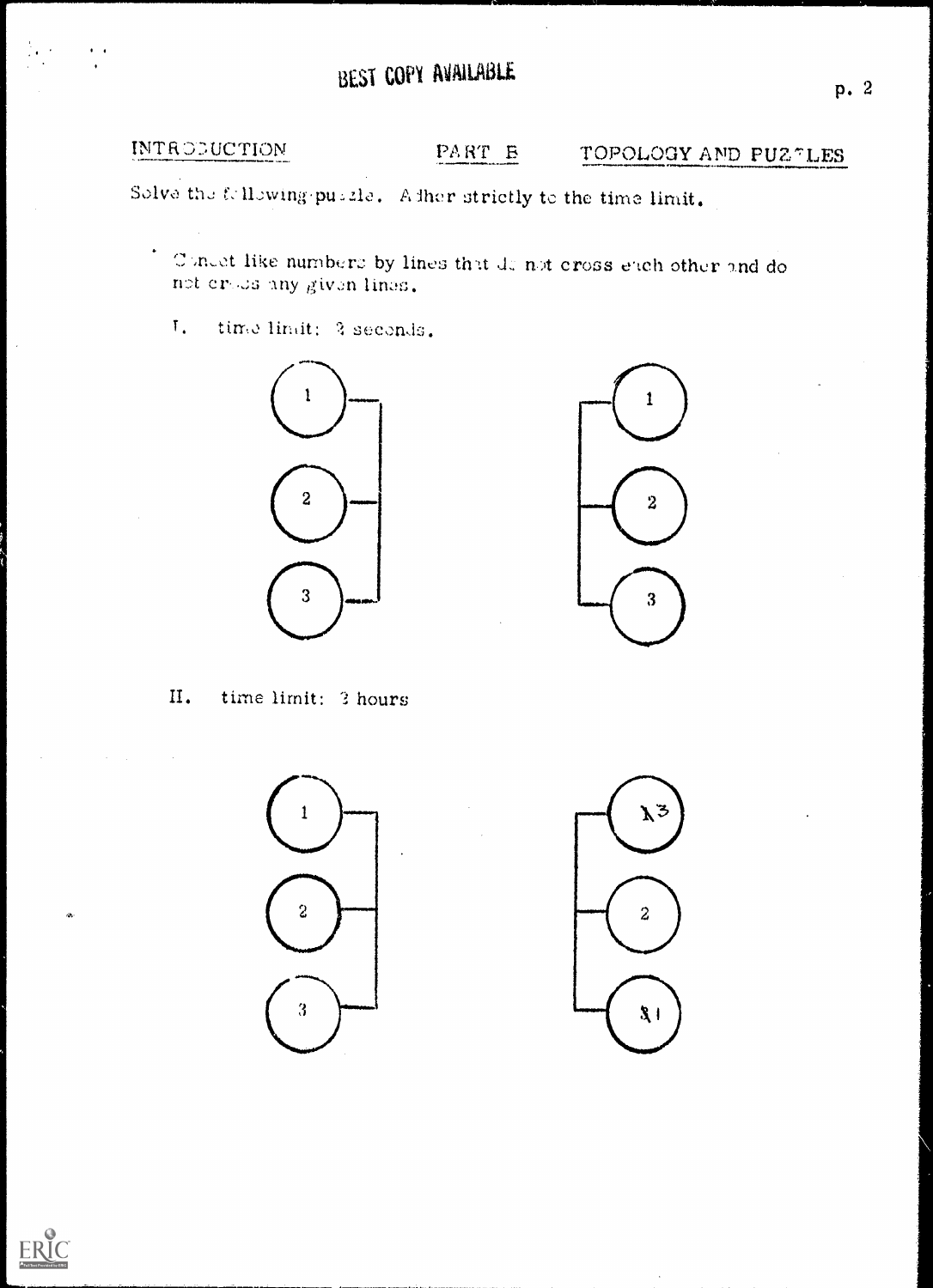|                  |                  |            | <b><i>REST COPY AVAILABLE</i></b> |                                                                                                                                 |     | p. 3      |
|------------------|------------------|------------|-----------------------------------|---------------------------------------------------------------------------------------------------------------------------------|-----|-----------|
| RESEARCH         |                  |            |                                   | PART A                                                                                                                          |     | CURVES    |
| 1. Mathematics   |                  |            |                                   | A Human Endeavor. Chapter 10 Lesson 1 pp. 448-456                                                                               |     |           |
|                  | read pp. 448-449 |            |                                   |                                                                                                                                 |     |           |
|                  |                  |            |                                   | Do Exercises Set I, U, III. Record answers here. Check your<br>responses with correct answers found at the end of this booklet. |     |           |
| Set I            |                  |            |                                   |                                                                                                                                 |     |           |
| 1.               |                  |            |                                   |                                                                                                                                 |     |           |
| 2.               |                  | 3.         |                                   | 4.                                                                                                                              |     |           |
| $5.$             |                  | 6.         |                                   | 7.                                                                                                                              | 8.  |           |
| 9.               |                  |            | 10.                               |                                                                                                                                 |     | $\bullet$ |
| 11.              |                  |            | 12.                               |                                                                                                                                 | 13. |           |
| $\sim$           |                  |            |                                   |                                                                                                                                 |     |           |
| Set II           |                  |            |                                   |                                                                                                                                 |     |           |
| 1.               |                  |            |                                   |                                                                                                                                 |     |           |
| 2.               |                  | 3.         |                                   | 4.                                                                                                                              |     |           |
| 5.               |                  |            |                                   | 6. a) b) c)                                                                                                                     |     |           |
| $\overline{7}$ . |                  |            |                                   |                                                                                                                                 |     |           |
|                  |                  |            |                                   |                                                                                                                                 |     |           |
| 8.               |                  |            |                                   |                                                                                                                                 |     |           |
|                  |                  | $\epsilon$ |                                   |                                                                                                                                 |     |           |
| 9.               |                  | 10.        |                                   |                                                                                                                                 |     |           |
|                  |                  |            |                                   |                                                                                                                                 |     |           |

# Set III

Follow directions as given in text

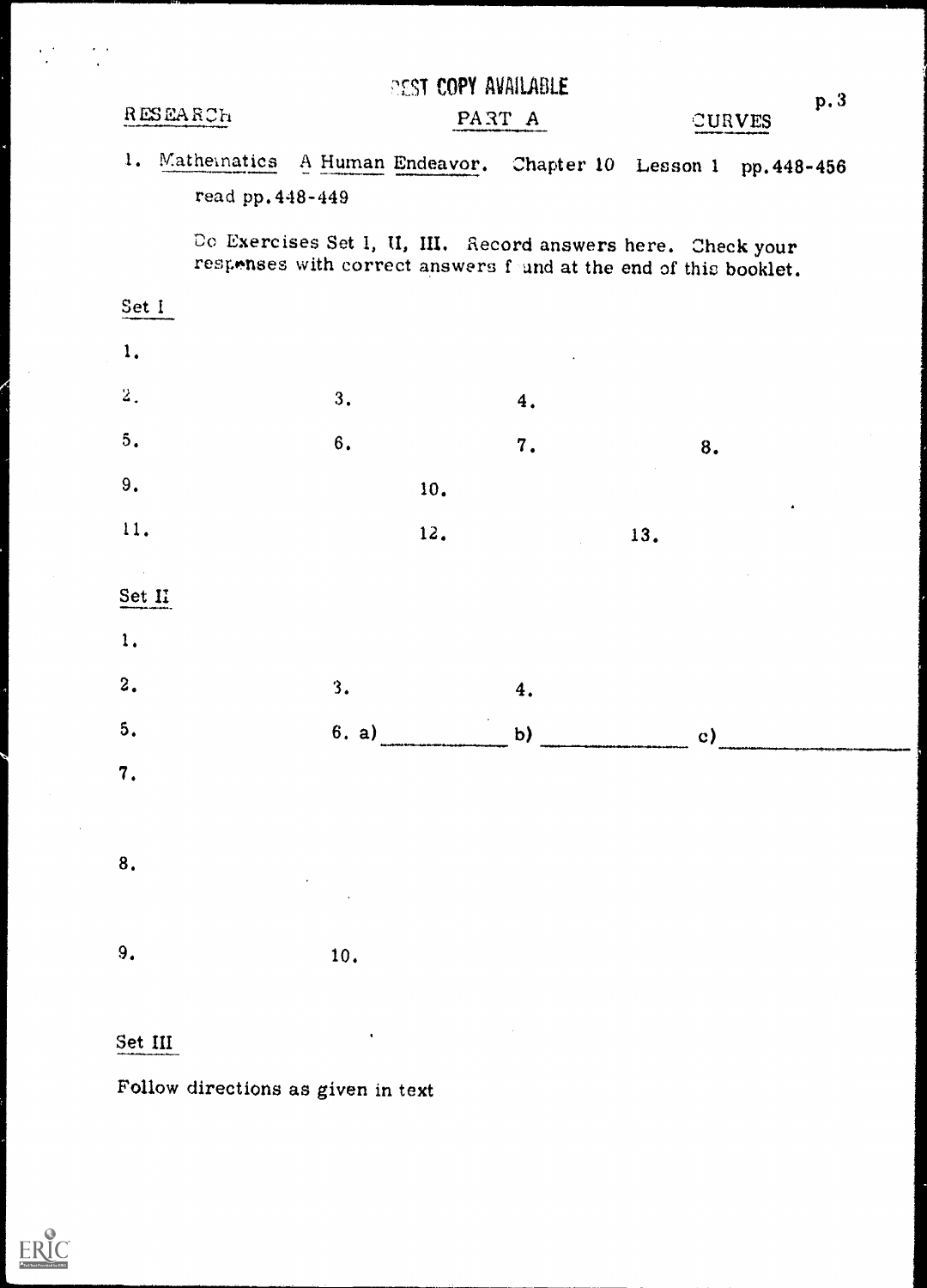2. Mathematics Life Science Library "Topology: The Mathematics of Distortion."

Read pp. 186-187

3. In view of what you learned in assignments land 2 of this section, explain why you could not do the second part of the puzzle on page 2 of this booklet.

Before proceeding:

- 1) Check reference page: Have you recorded as many entries as possible?
- 2) If you feel at ease with the material presented so far, proceed to next topic found on page 6. If you feel you need further explanation of this topic, proceed to assignment 4 on the next page.

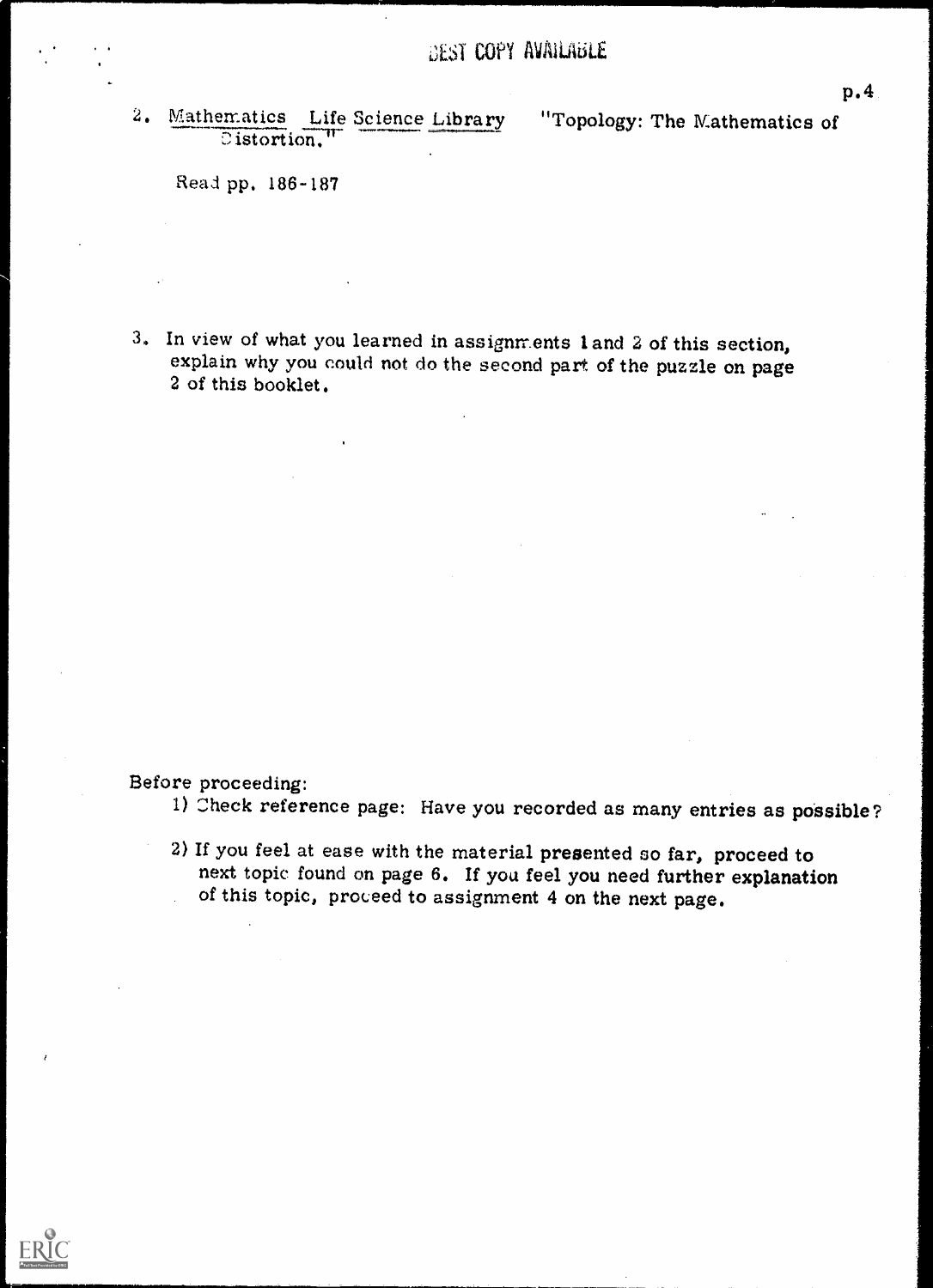4. Exploring Math on your Own Part V, "Strange World of Topology"

 $\bullet$ 

Read pp. 198-205

Do Exercise Set 1 - p.205. Record answers here. Check solutions with correct answers at the end of this booklet.

Set I

1.

 $\epsilon$ 

- 2.
- 3.

 $\mathbb{R}$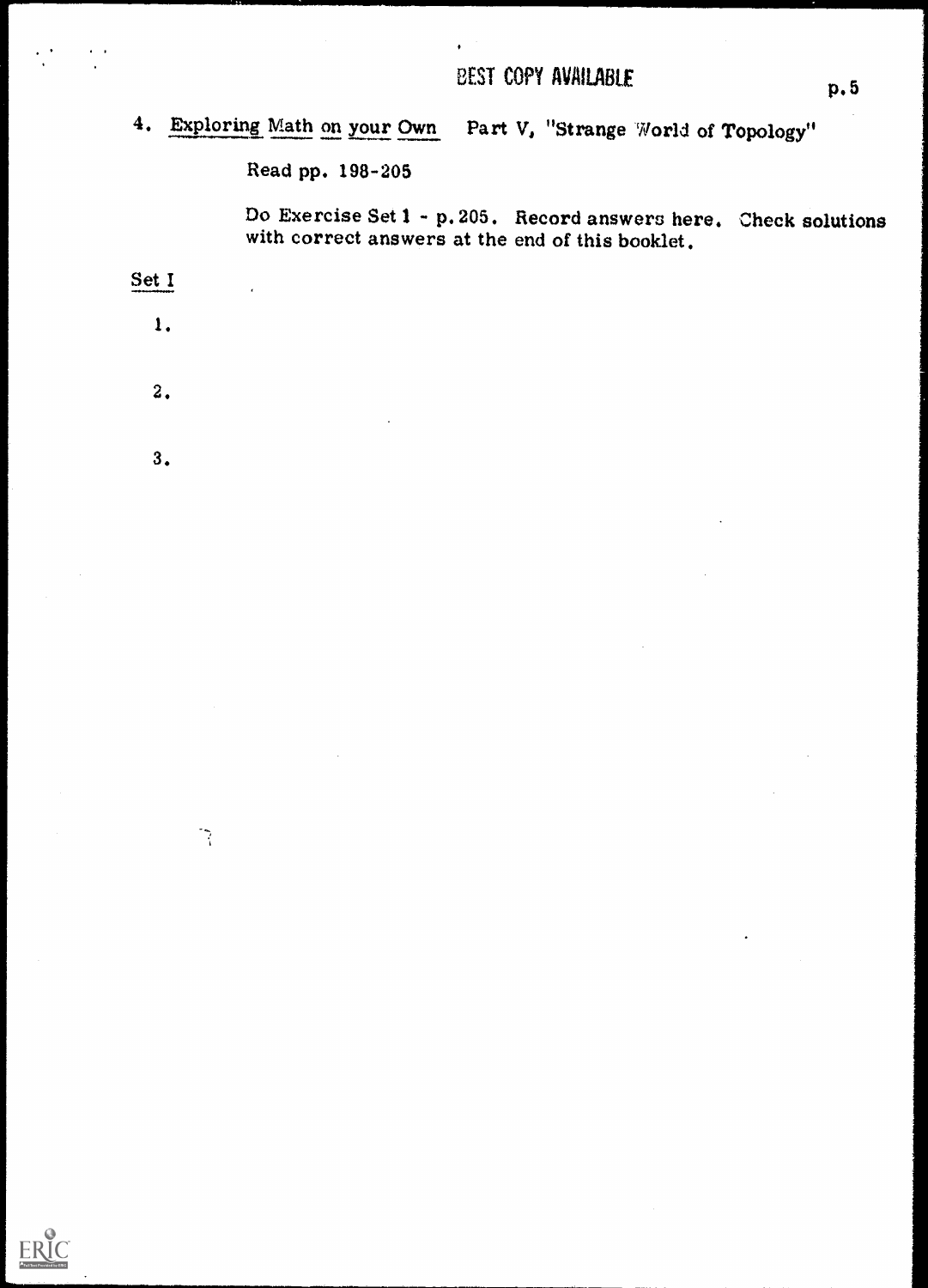# RESEARCH PART B MOEBIUS STRIP AND KLEIN BOTTLE

1. Mathematics A Human Endeavor. Chapter 10 Lesson 5 pp. 478-484. Read pp. 478-479

Do Exercises Sets I, II, III. Record all observation here. Check your results with the correct solutions at the end of this project.

 $\zeta^2$ 

Set 1

- 1.
- 2.
- 3.
- 
- 4.
- 5.
- 6.
- 7.

# Set II

- 
- 1.
- 2.
- 3.
- 4.
- $5.$  6.
- 7.
- 8.
- 9.
- 10.
- 
- 11. 12.
- 
- 

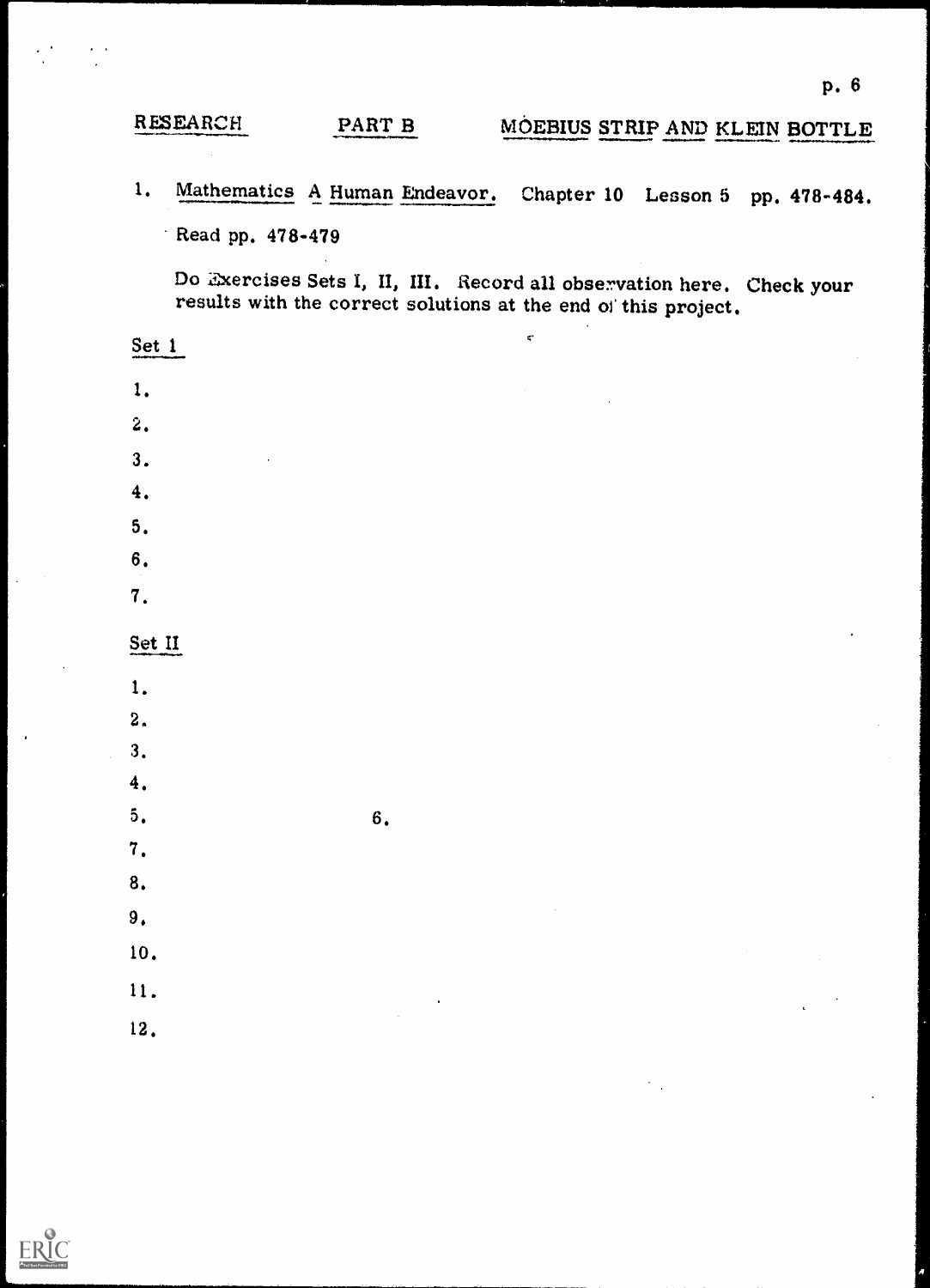### Set III

1.

 $2.$ 

2. "Paul Runyan versus the Conveyor Belt" Exploring Math on Your Own.

Read this short story on pp. 208-209.

3. Mathematics Life Science Library "A Twisted World of One-sided Surfaces". Read pp. 182-183

4. Take your watch and slide it along a Moebius strip.

Time on watch before you slide it

Time on watch after you slide it

Before proceeding:

- 1) Check reference page: Have you made as many new entries as possible?
- 2) If you enjoyed the story about the subway, you might also enjoy reading "A. Botts and the Moebius." It can be found on page 155 of Fantasia Mathematica.
- 3) If you feel pretty sure of the behavior of the Moebius strip, go on to the next page, found on page 9. If not, you will find further explanation in the assignment on the next page.

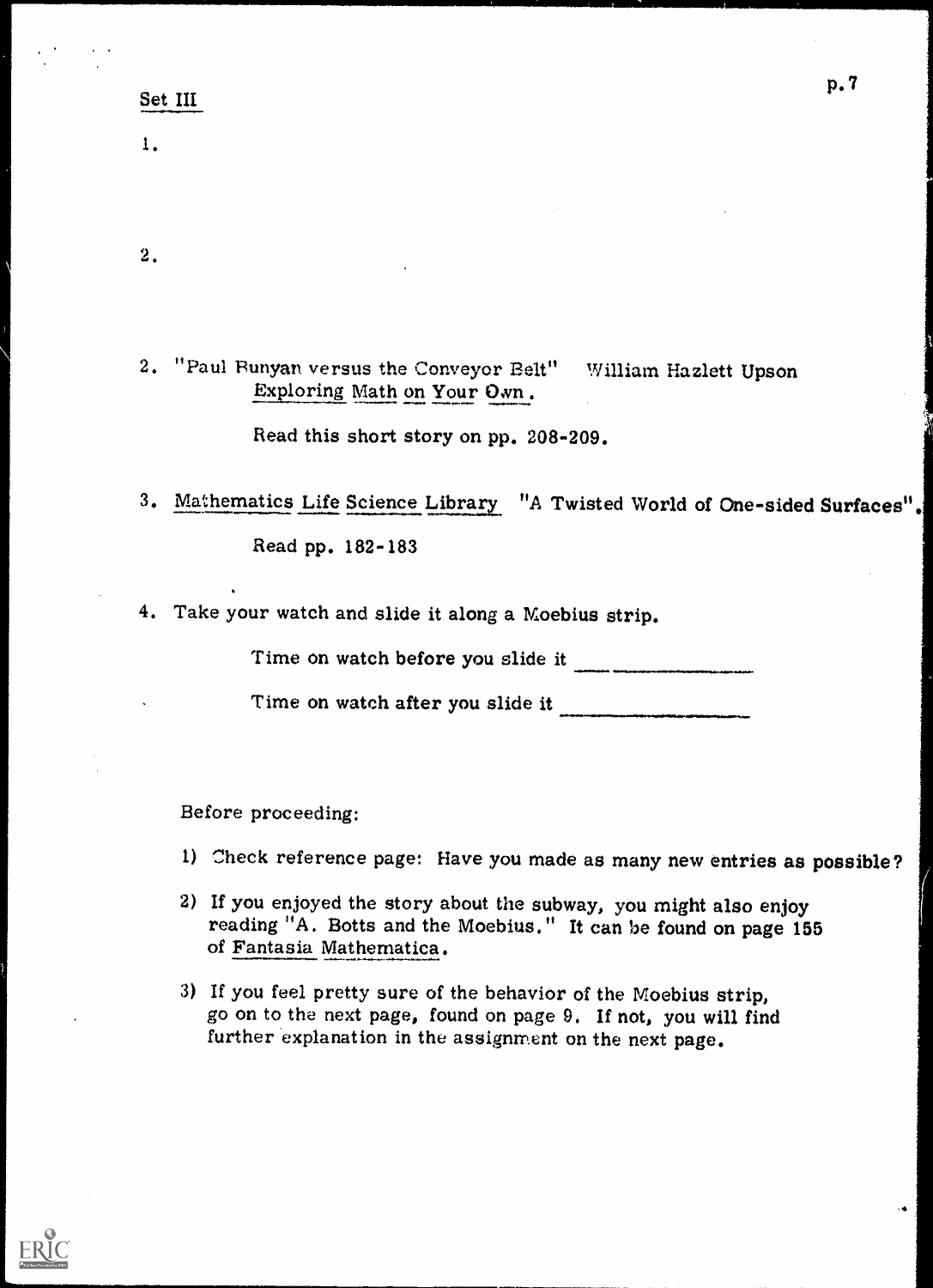| $5.$ Exploring Math on your Own. |  | "Fun with the Moebius Strip" |  |  |
|----------------------------------|--|------------------------------|--|--|
|                                  |  |                              |  |  |

Read pp. 206-207

 $\boldsymbol{\gamma}$ 

Complete the following table:

| Number of<br>half-twists | Number of sides<br>and edges | Kind of<br>cut | Result *<br>$\bullet$ . |
|--------------------------|------------------------------|----------------|-------------------------|
| $\bf{0}$                 |                              | center         |                         |
| $\mathbf{1}$             |                              | center         |                         |
| $\mathbf{1}$             |                              | 1/3            |                         |
| $\boldsymbol{2}$         |                              | center         |                         |
| $\mathbf{2}$             |                              | 1/3            |                         |
| $\mathbb S$              |                              | center         |                         |
| 3                        |                              | 1/3            |                         |

\*number of sides and edges, length and width, number of loops, twists, and knots

Check your solution with the correct answers at the end of this booklet.



p. 8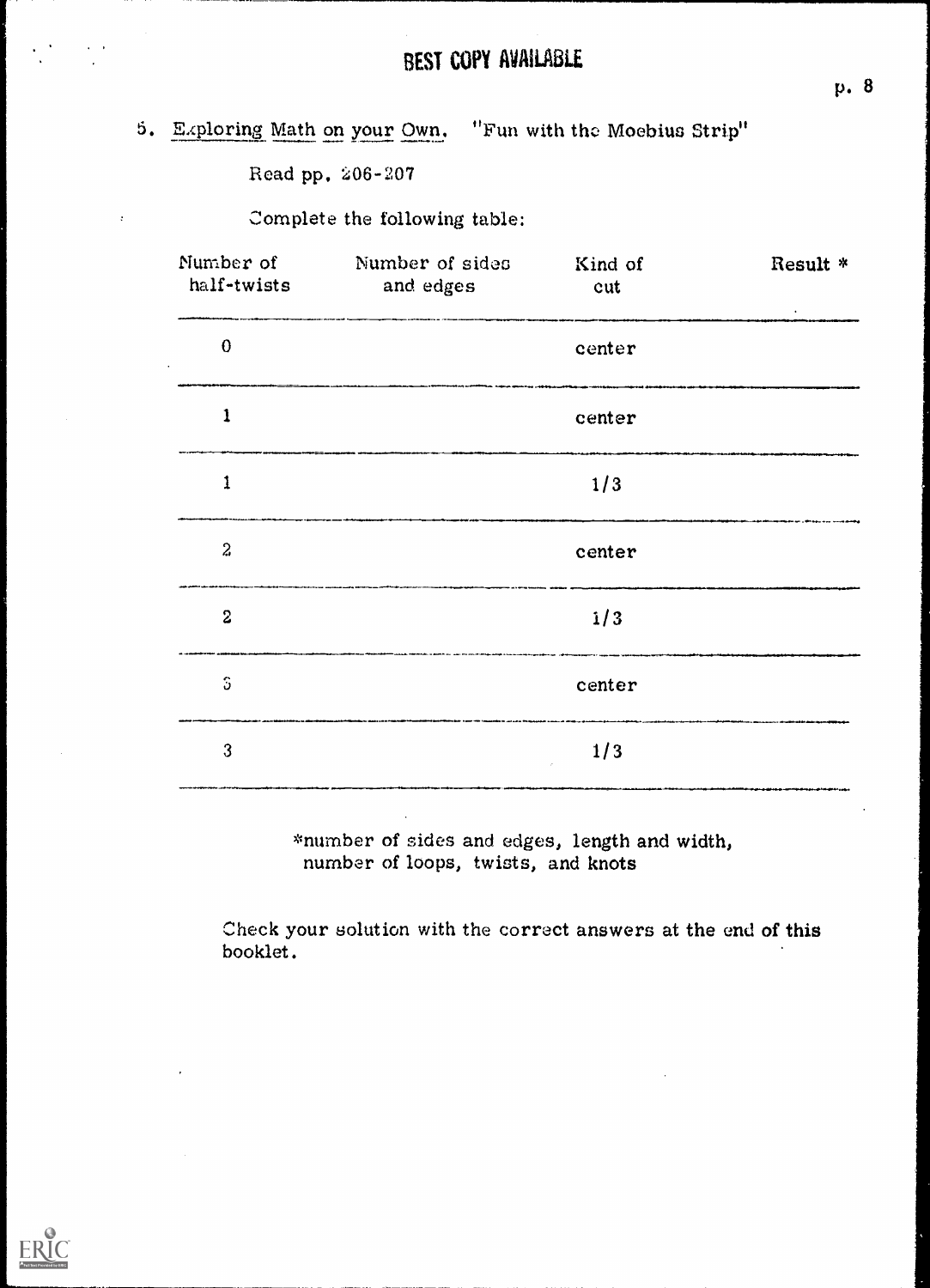# **GEST COPY AVAILABLE**

RESEARCH

#### PART C P. 9 TOPOLOGICAL SURFACES

1. Mathematics Life Science Library "A Topsy-Turvy World of Topological Changes"

Read pp. 178-181

2. Exploring Math on your Own "Classifying Topological Figures" Read pp. 219-221

Do question 1 from exercise set 7 (p.221)

| . .                               | $\sim$                                                        |
|-----------------------------------|---------------------------------------------------------------|
| Adv - Philadelphia and a Printers | $\cdots$                                                      |
| $\overline{\phantom{a}}$          | the property of the American con-<br>_________________<br>--- |

3. Answer the followin:

1) How can you determine the genus of an object?

2) Give three examples of common objects to genus 0:

Give three examples of common objects of genus 1:

Give three examples of common objects of genus 2:

Compare your answers to question 1 with the picture at the bottom of p. 178 in Life Science Library.

Compare your examples in question 2 with the examples on p. 181 of Life Science Library.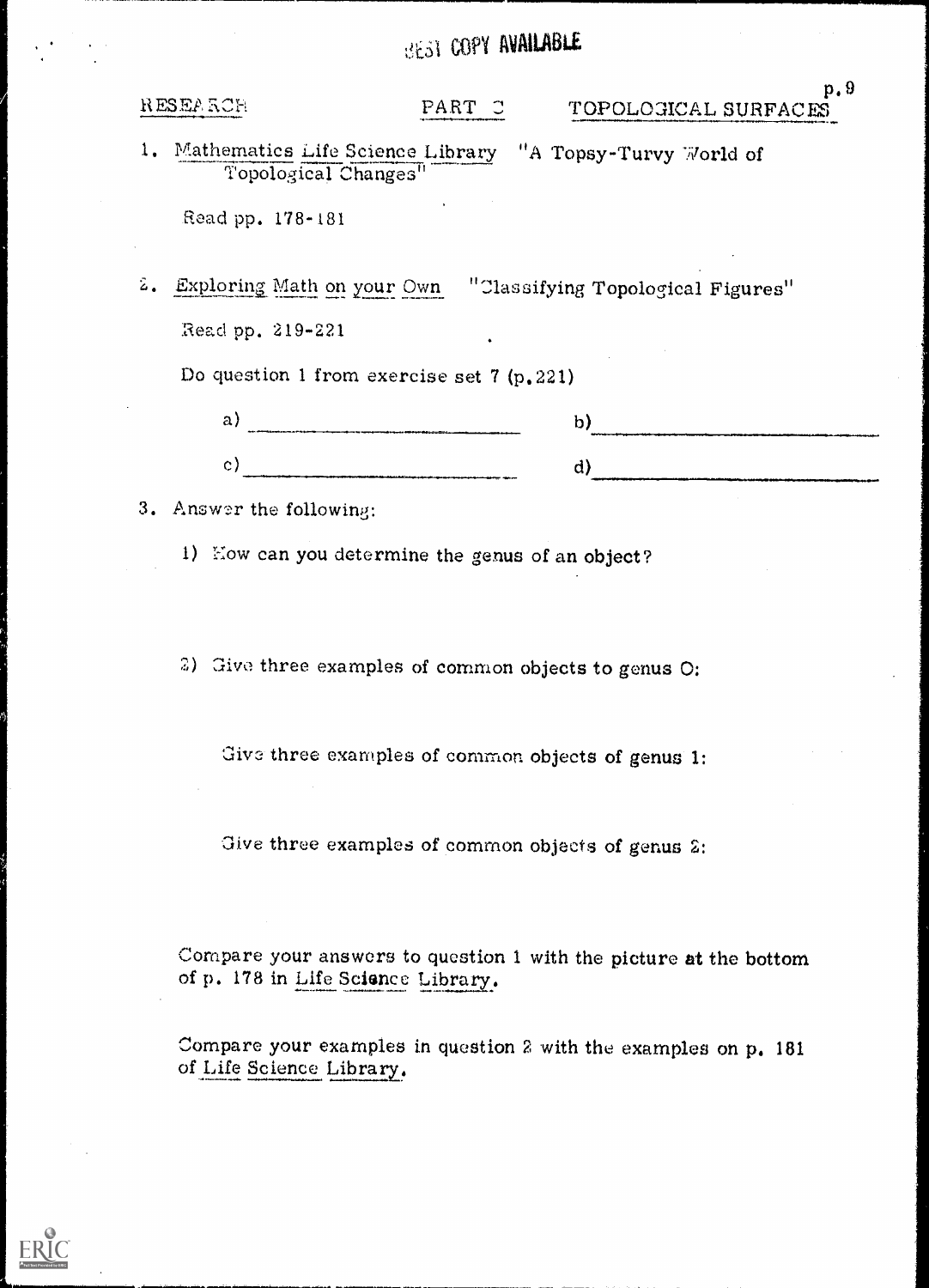|          |                              | <b>BEST COPY AVAILABLE</b>                                   |                                             |                        |
|----------|------------------------------|--------------------------------------------------------------|---------------------------------------------|------------------------|
| RESEARCH |                              | PARTD                                                        | NETWORKS                                    | p. 10                  |
| 1.       | Exploring Math on your Own,  |                                                              | "Topology Solves Some Interesting Problems" |                        |
|          | Read pp. 210-211             |                                                              |                                             |                        |
|          |                              | Do exercise set 3. Use the following table for your answers: |                                             |                        |
|          | Network                      | Even verticles                                               | Odd verticles                               | Can it be<br>traveled? |
|          | $\mathbf{1}$                 |                                                              |                                             |                        |
|          | $\mathbb{R}^2$               |                                                              |                                             |                        |
|          | $\overline{3}$               |                                                              |                                             |                        |
|          | $\overline{4}$               |                                                              |                                             |                        |
|          | 5                            |                                                              |                                             |                        |
|          | $\left\lceil 6 \right\rceil$ |                                                              |                                             |                        |
|          | $\overline{7}$               |                                                              |                                             |                        |
|          | 8                            |                                                              |                                             |                        |
|          | 9                            |                                                              |                                             |                        |
|          | $\overline{10}$              |                                                              |                                             |                        |
|          | 11                           |                                                              |                                             |                        |
|          | $\overline{12}$              |                                                              |                                             |                        |
|          |                              |                                                              |                                             |                        |

Read pp. 213-215

To exercise set 5. Use the following table for for answers:

 $\mathcal{L}(\mathcal{L}_1,\mathcal{L}_2)$  .

 $\bar{\mathcal{A}}$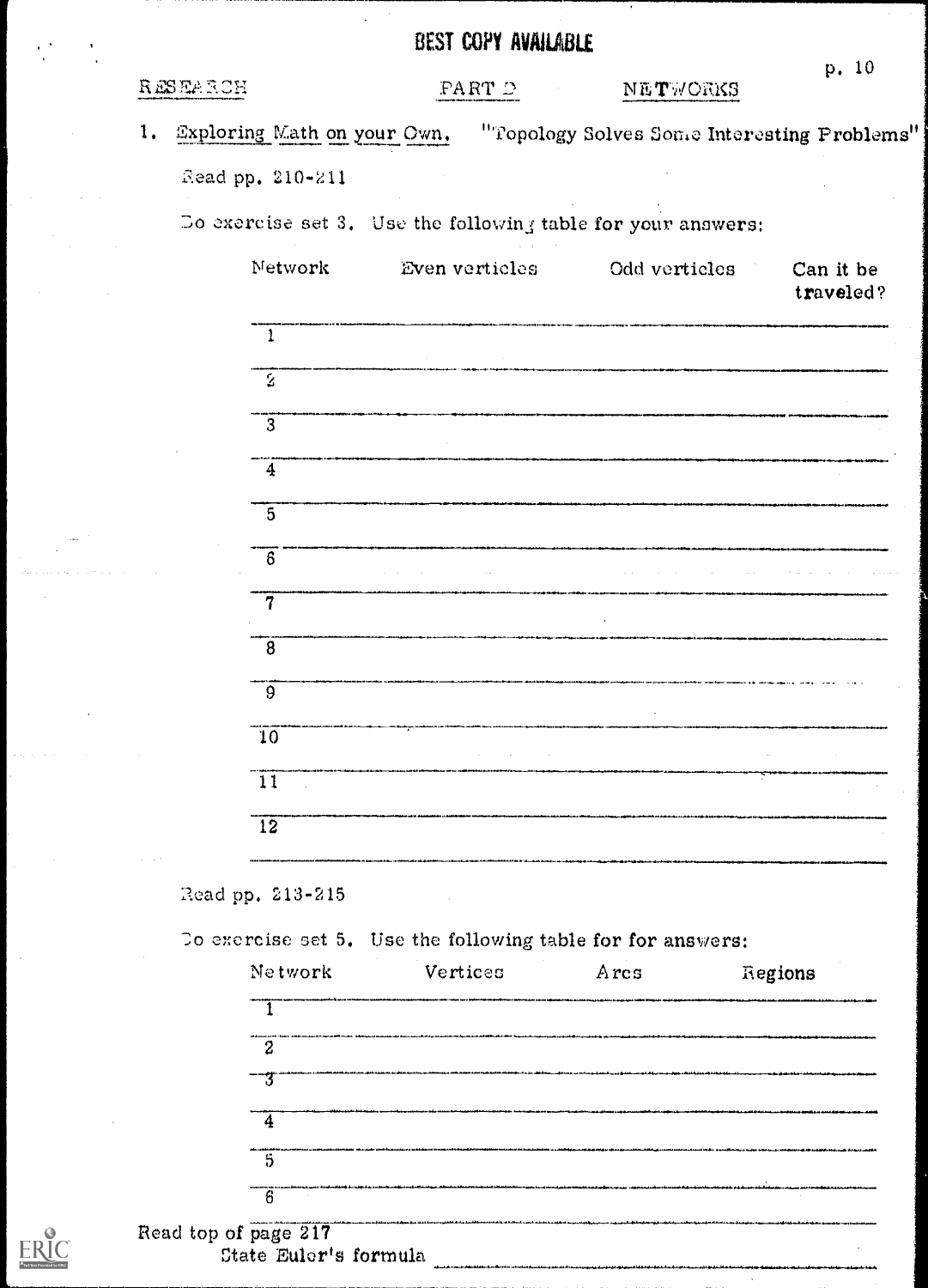# 2. Mathematics Life Science Library "The Ancient Bridges That Led to Modern Network Theory".

aead pp. 188-189

Before proceeding:

- 1) Check reference page: Is it up to date as far as possible?
- 2.) If you are satisfied with your understanding of networks and Euler's formula, then proceed to the final research topic found on page 13. If you feel you want another explanation of network theory, go on to the next page.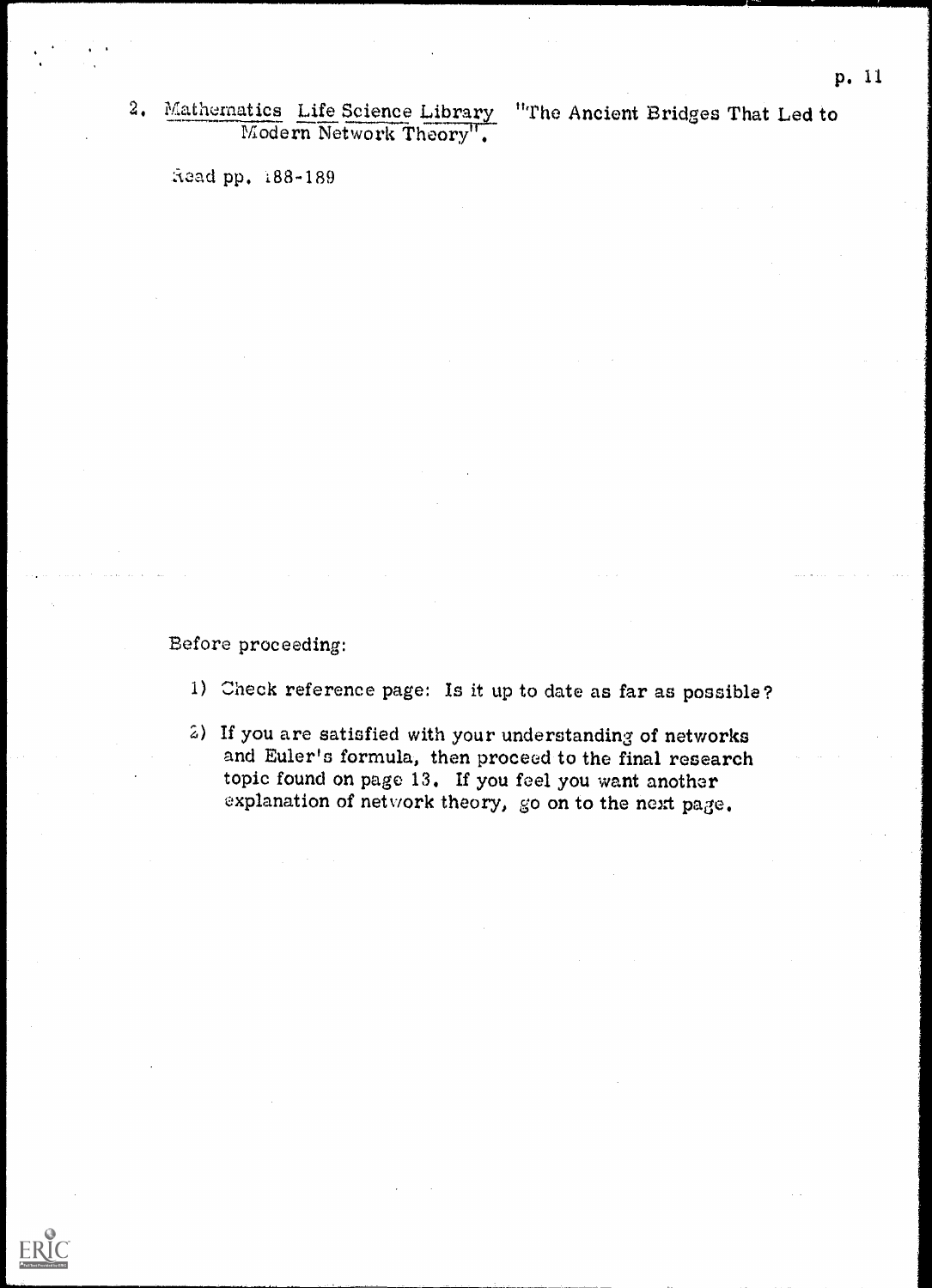| 3. Mathematics A Human Endeavor                                                                                  |  | Lesson 2 |  |
|------------------------------------------------------------------------------------------------------------------|--|----------|--|
| where we considered the constitution of the state of the constitution of the constitution of the constitution of |  |          |  |

Read pp. 457-459

Do exercises Sets I, II, III

Set I (tracing paper included at the back of the booklet)

Set II (enter your answers here)

| 1.               | network 2  |    |                              |    |  |
|------------------|------------|----|------------------------------|----|--|
|                  | network 3  |    |                              |    |  |
|                  | network 4  |    |                              |    |  |
|                  | network 5  |    |                              |    |  |
|                  | network 6  |    |                              |    |  |
|                  | network 7  |    | contract the contract of the |    |  |
|                  | network 8  |    |                              |    |  |
|                  | network 9  |    |                              |    |  |
|                  | network 10 |    |                              |    |  |
|                  | network 11 |    | .                            |    |  |
|                  | network 12 |    |                              |    |  |
|                  | network 13 |    |                              |    |  |
| $\overline{a}$ . |            | 3. |                              | 4. |  |
| ΰ.               |            | 6. |                              | 7. |  |
| 3.               |            |    | 9.                           |    |  |
|                  |            |    |                              |    |  |

 $10.$ 

# Set III

Write the results of your games of "Sprouts".



p. 12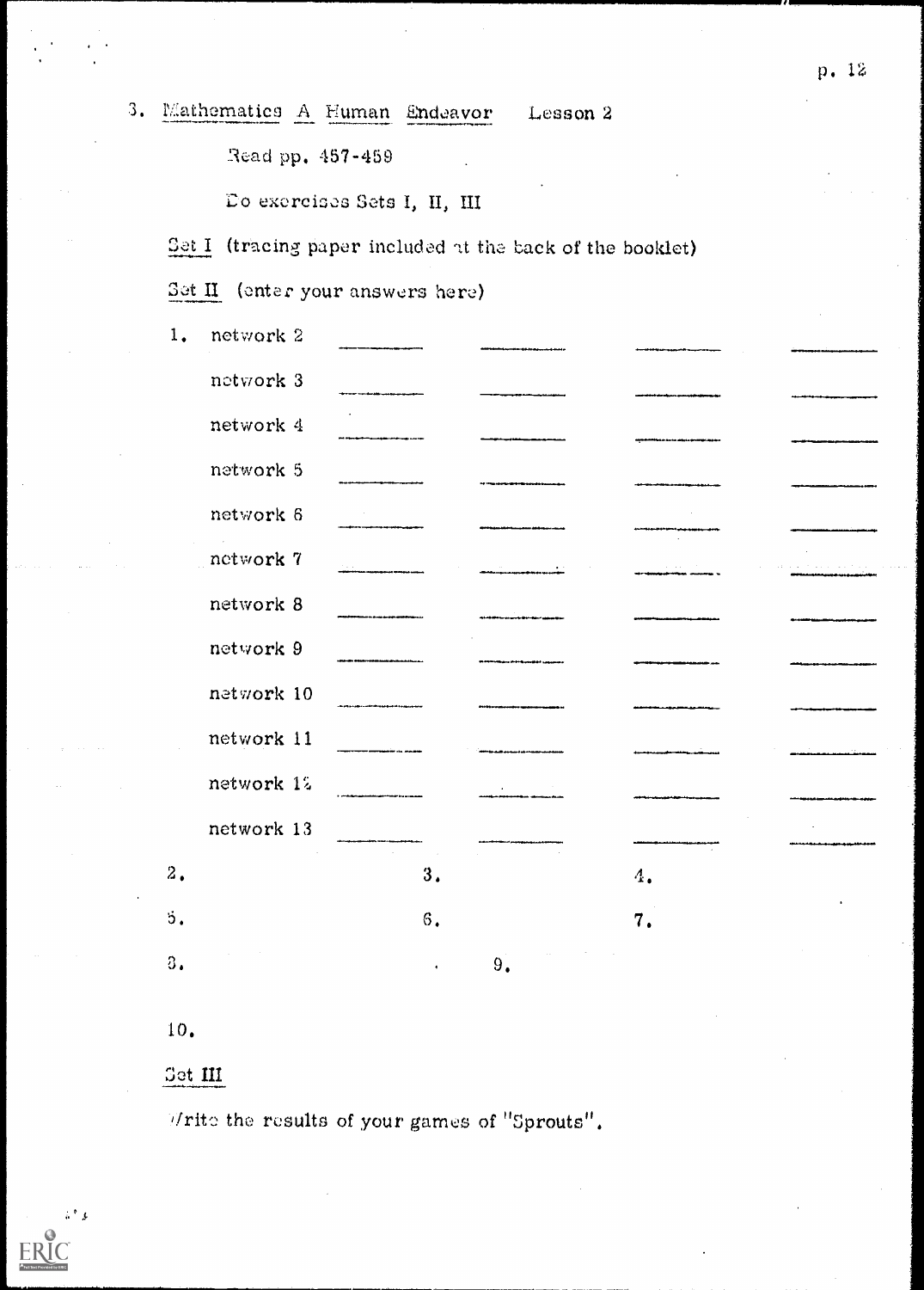RESEARCH

## PART E

# FOUR COLOR PROBLEW.

1. Mathematics Life Science Library "Map Coloring: The Topologists' Enigma" Read pp. 184-185

2. Exploring Math on Your Own "The Four-Color Map Froblem" Read pp. 217-218

Do exercise set 6.  $#2-4$ . Write your answers here and then check with correct solutions at the end of the booklet.

 $\overline{2}$  .

 $3.$ 

| 4. | No. of lines | No. of regions |
|----|--------------|----------------|
|    |              |                |
|    | 2<br>٠       |                |
|    | 12           |                |
|    |              |                |
|    | 5            |                |



p. 13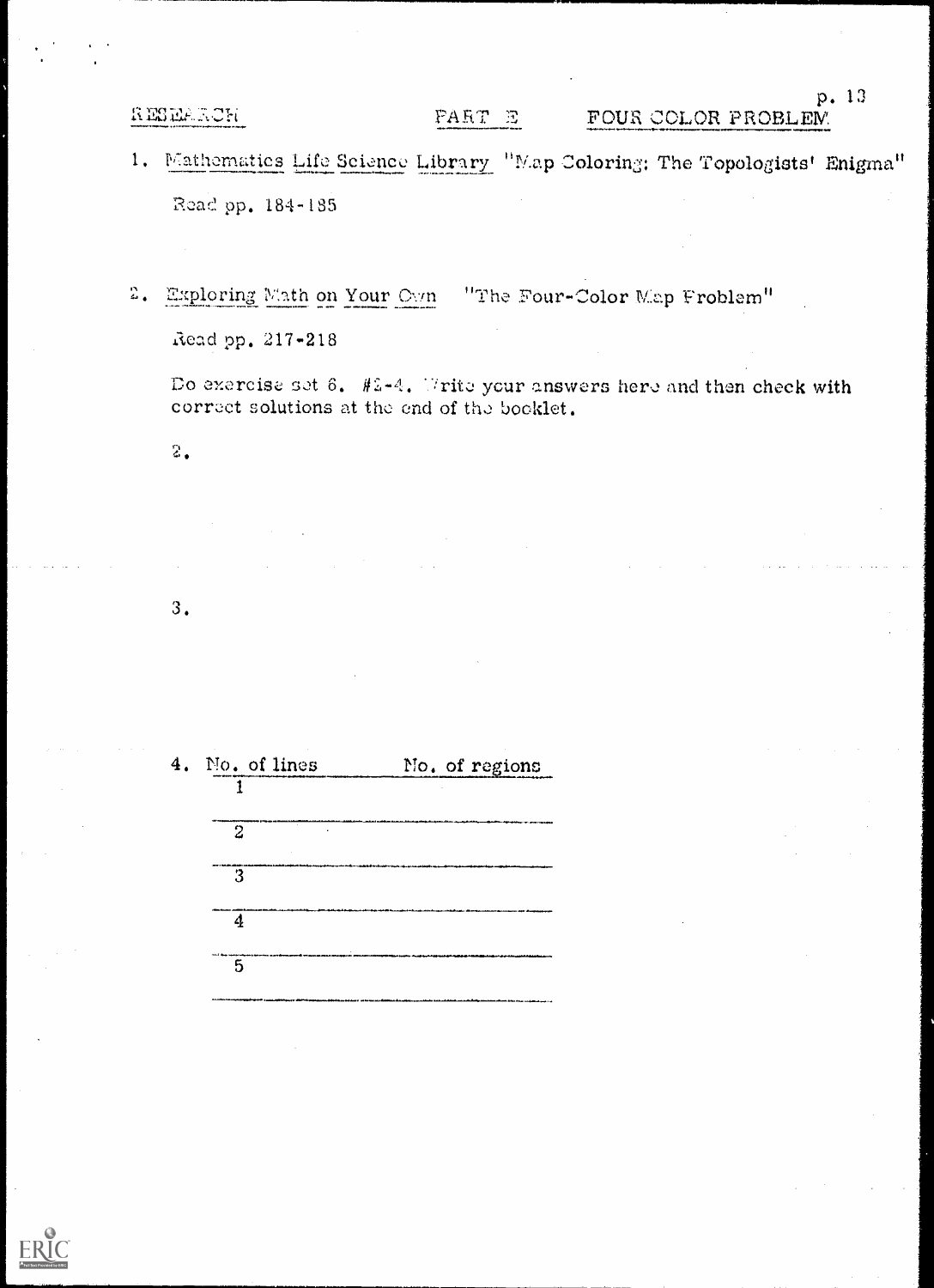3. Solve this puzzle:

You are required to color the map below. Each region has an area of 8 square inches except the top one, which has 16. You have the following colors: exactly enough red for 24 square inches, enough yellow for 24 square inches, enough green fcr 16 square inches, and enough blue for 8 square inches. The rules are: . n; tzuching areas may be colored the same. Watch out for unicorns!!

(answer at the end of the booklet)

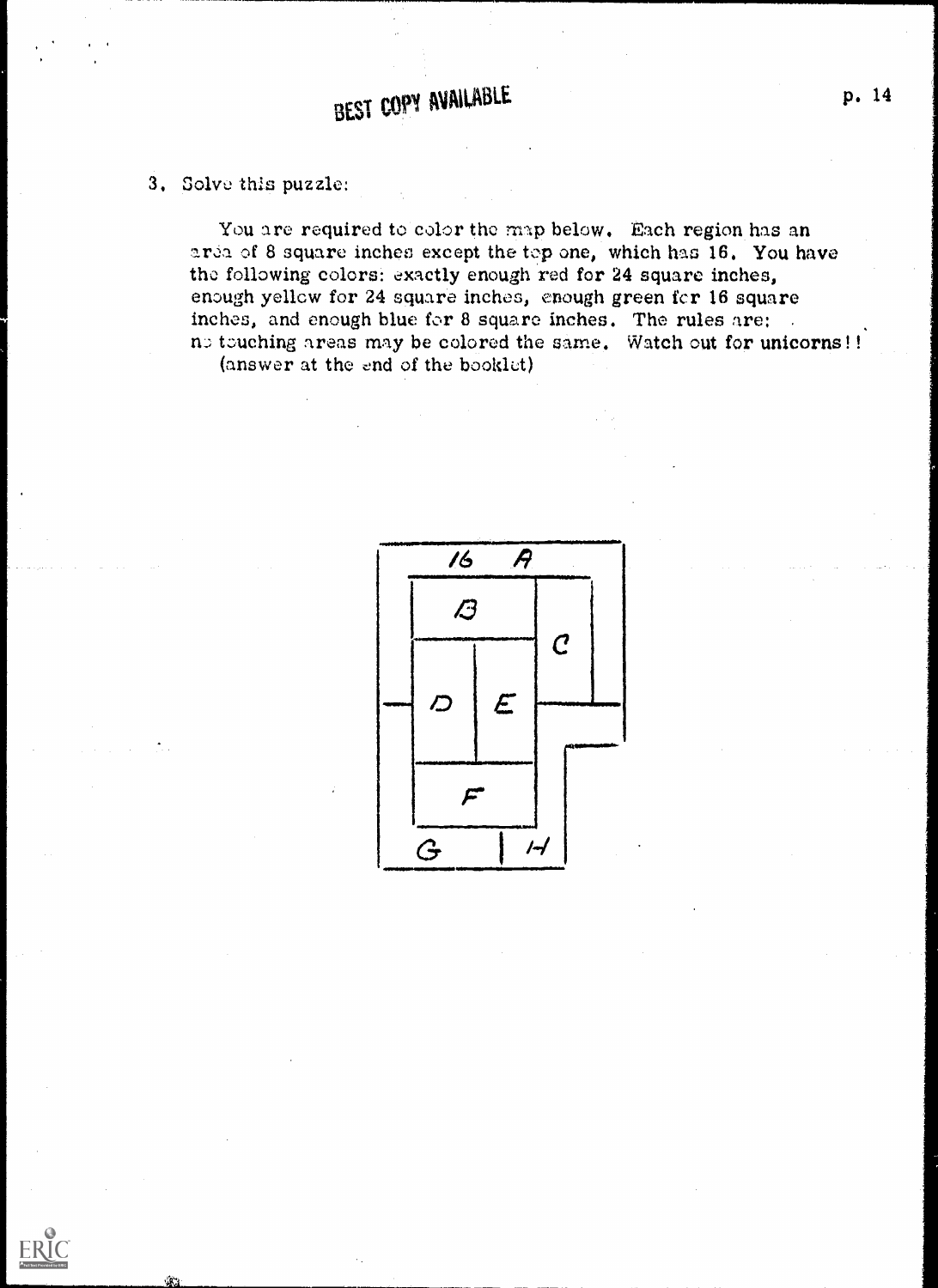# REFERENCE PAGE

Friefly identify each of the following:

1) topology

2) topological equivalence

3) Klein bottle

4) Moeblus strip

5) Jordan Curve Theorem

- 6) four color problem
- 7) network

8) Euler formula

9) genus

10) torus فيما

11) simple closed surface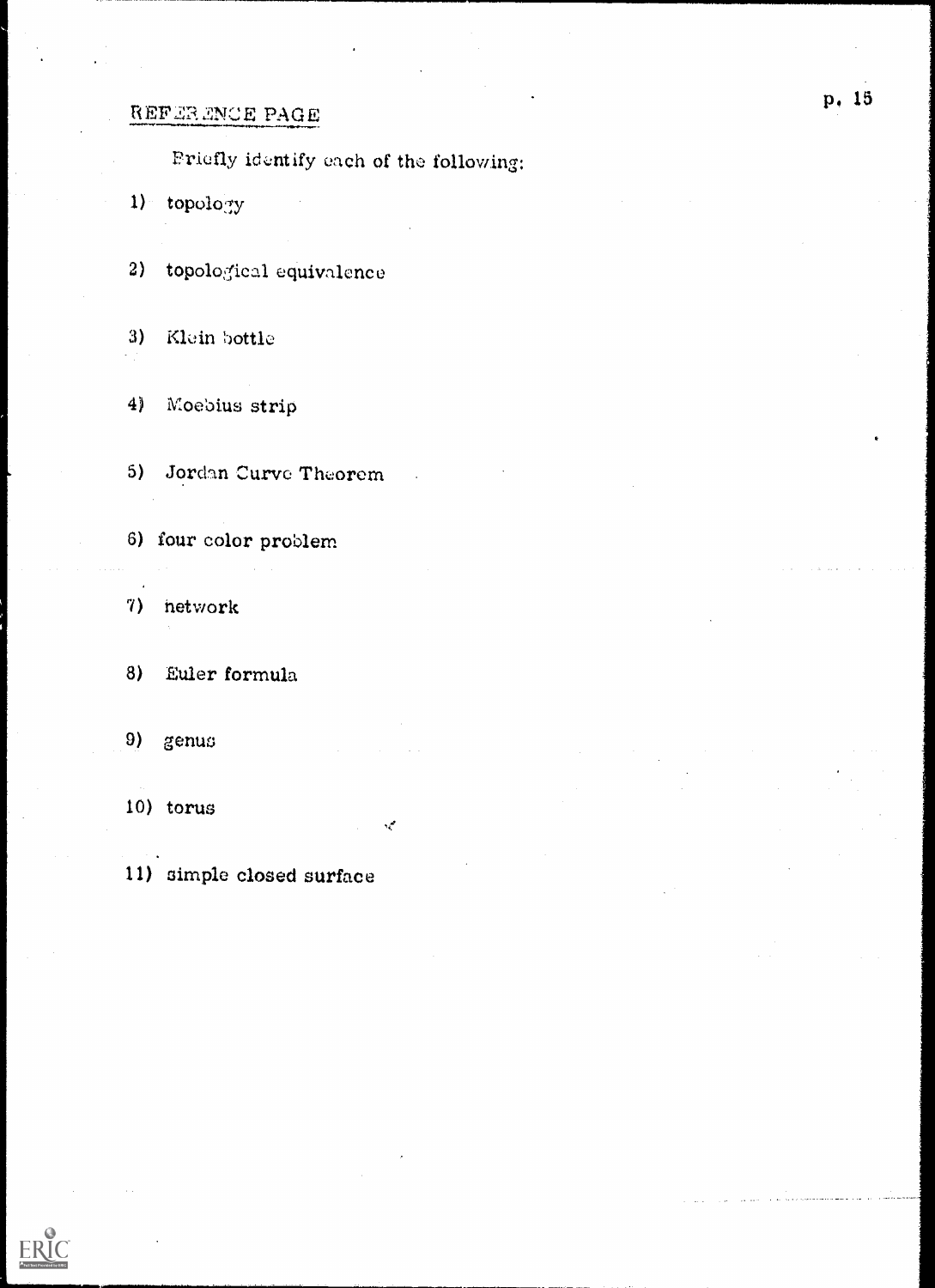# **SIOGELPHICAL DATA**

# Give a brief biographical sketch of the following contributors to the mathematics of topology:

 $\frac{1}{2}$ 

### Euler

# Klein

## Moebius

### Jordan

N.E. It might be necessary to use references beyond the ones mentioned in this project. For instance, a History of Mathematics books might be helpful.

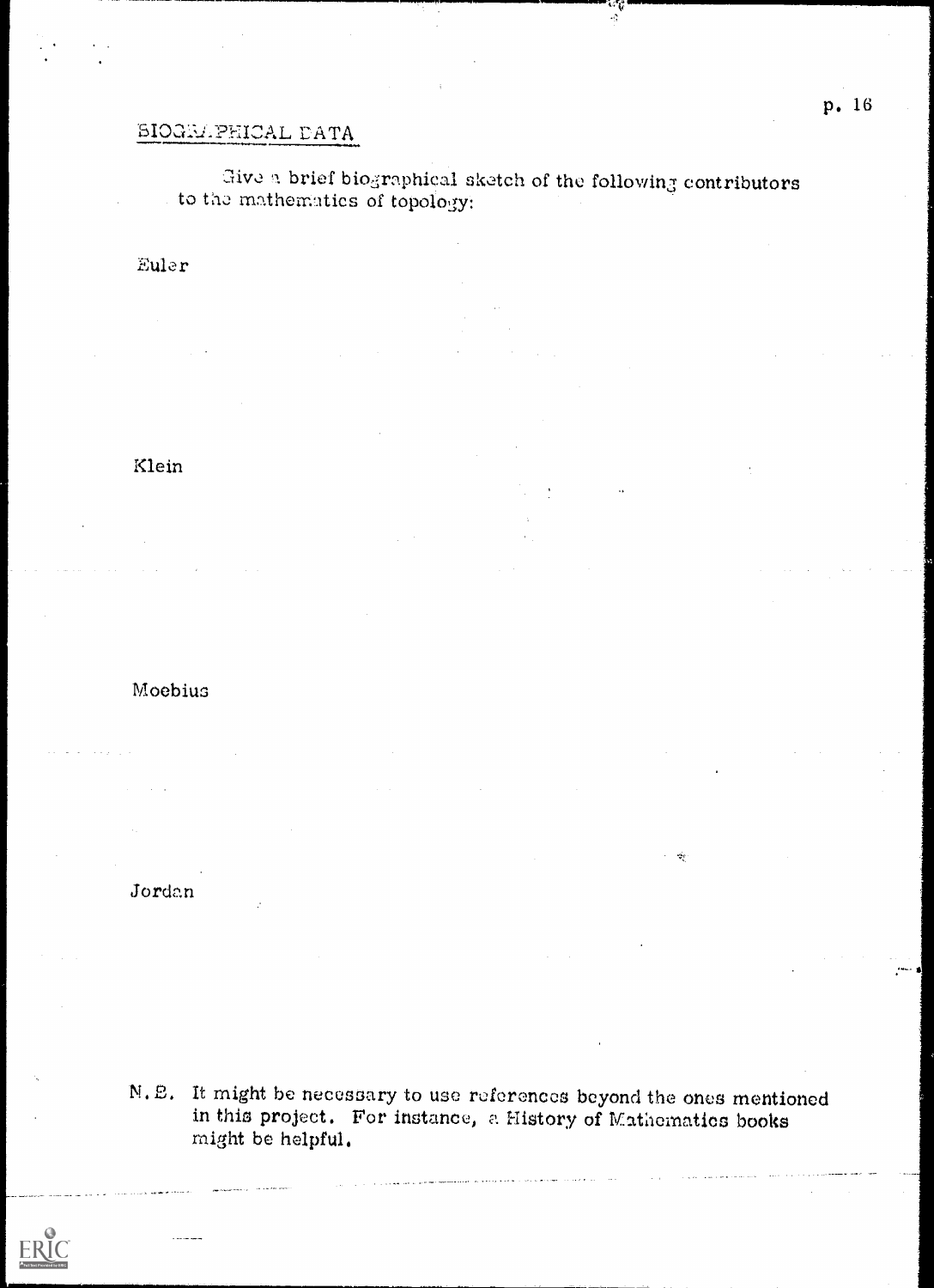#### RESPONSE PROJECT

Choose any one of the following projects. Discuss with your teacher the mode of presentation - e.g. a seminar presentation to your class, an actual leason presentation, an audio-visual presentation...

- 1) Propare a demonstration of topological puz les. See Exploring Math on Your Own. pp. 225-230.
- 2) Using idens from topology write a fantasy or a science fiction short story. Tape this story for use on a cassette player.
- 3) Prepare a classroom lesson of the genus of everyday objects. See Lift Science Library, p. 181.
- 4) Make a filmstrip and an audio tape to accompany it on any one or two ideas of topology.

 $\mathcal{X}_{\text{new}}$ 

5) Define your own project. Consult your teacher for approval.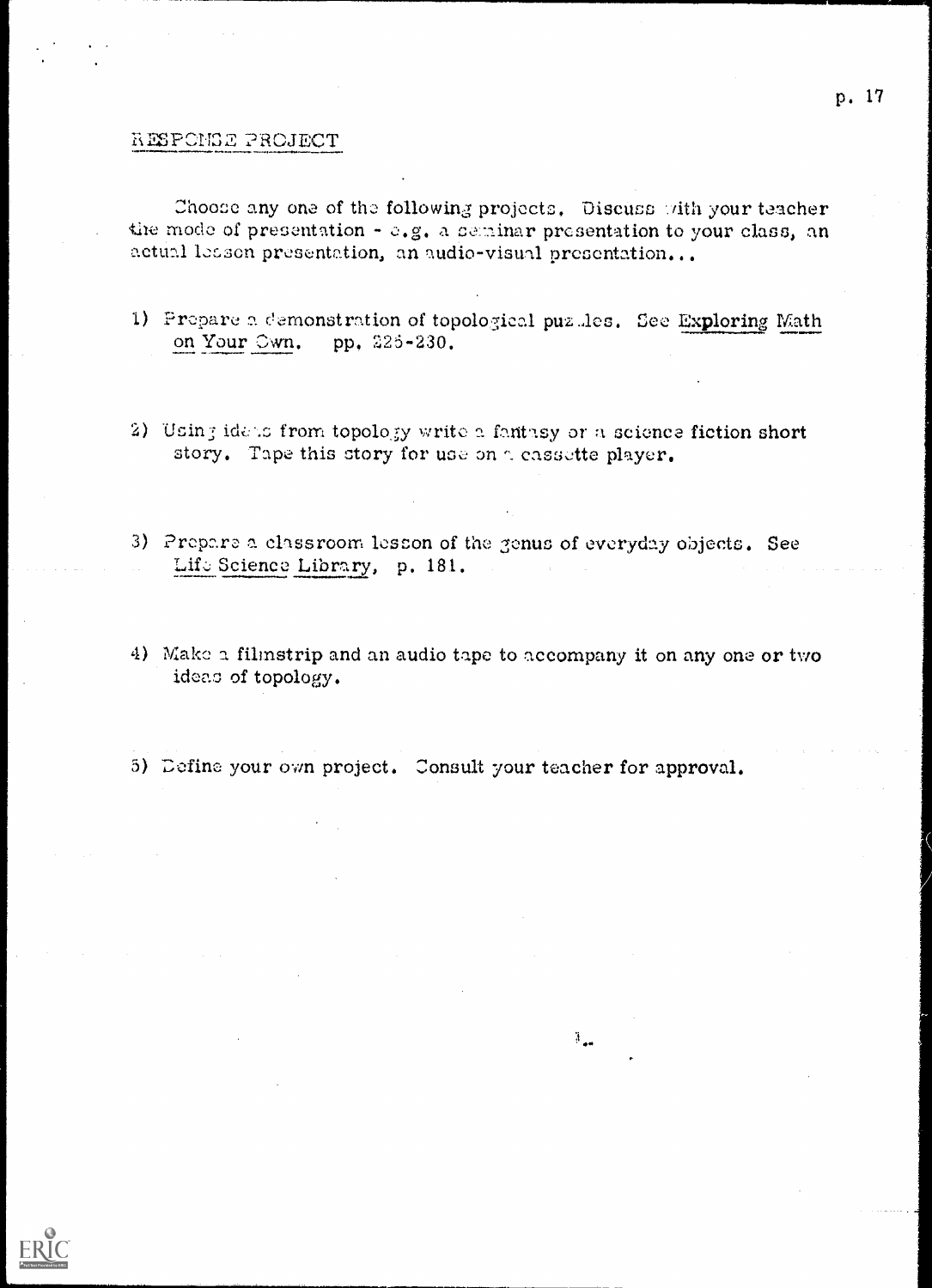#### ANSWERS TO EXCERISES

booklet p. 3 1. Because it can be twisted and stretched into the same shape. Set I  $\Sigma$ . L  $3. J$  $4. E and I$  $5. F$  $\delta$  . N 8. Yes, M. 9.  $C$ , J, L, M, N, S, U, V, W, Z, 11. F. T. Y  $12. X$ 13. R.  $S$ et II 1. No. It is not a simple closed curve because it crosses itself. 2. Yes. This is a simple closed curve. 3. Outside, even 4. Inside, odd 5. Outside -- inside  $\beta$ . a) inside b) outside c) inside  $9. Yes. Y$ 10. No booklet p. 5  $2. a, b, 3. a-2, b-3, c-0, d-5$ Set I  $1, a, c,$ booklet p. 3 & p. 7 1. Then the line has been drawn once around the band, it appears Set I on the "other" side. 2. The result is a twisted band twisted band twice as long and half as wide. 3. One is twice as long as the other. 4. Their widths are the same. 5. Two interlocking loops are produced, one of which is twice as long as the other. 3. The shorter loop is twice as wide. 7. Two interlocking loops, one twice as long as the other. The shorter loop is 3 times as wide. 2. interlocking loops of the same length and width. Set II 1.  $2$  sides 3. Two interlocking loops of the same length. Cne is twice as wide as the other. 4. Two interlocking loops of the same length. One would be three times as wide as the other. 5. one side. 6. A single loop with a know in it is produced. 7. Two interlocking loops of the same width. One is twice as long as the other. The longer loop has a know in it and the shorter loop passes through the knot.. 8. The results is the same as the previous one, except that the shorter loop is twice as wide. 9. two sides. 10. A band with an odd number of half-twists has 2 sides. 11. Two interlocking loops of the same length and width. 12. Two interlocking loops of the same length and width. Set III 1. A chain of 3 equal interlocking loops. 2. One long loop.

The time after you slide your watch along a Moebius strip booklet p. 7 should be the "Upside down and backwards" time of what it was before you slide it.



p. 18

 $7.$ 

10.

 $\Omega$ 

 $\Gamma$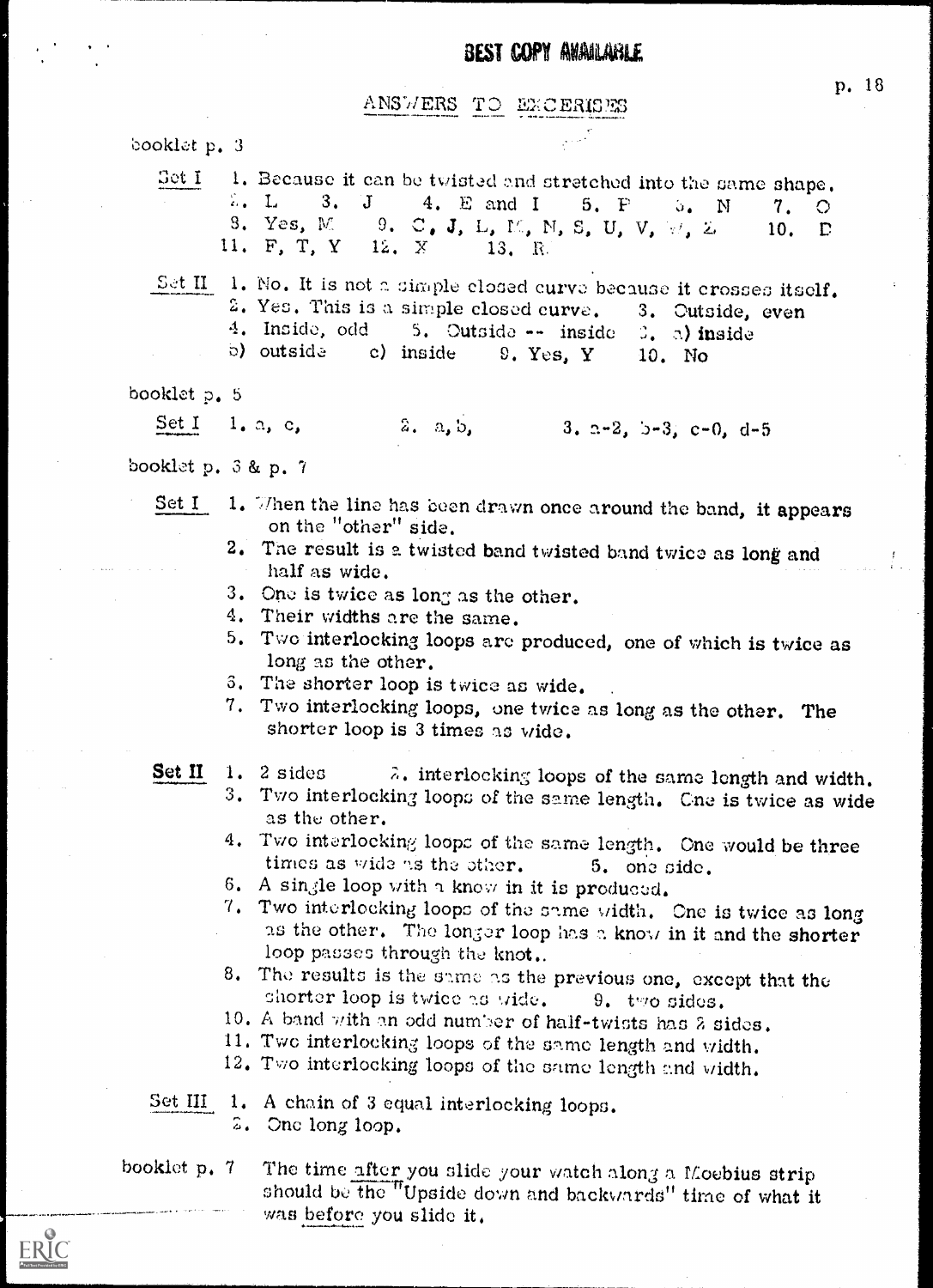# ANS / ERS TO EXCERISES

# booklet p. 8

| Number of half-twists | Number of sides | Results                     |
|-----------------------|-----------------|-----------------------------|
|                       | and edges       |                             |
|                       | 2               | 2 separate loops            |
|                       |                 | 1 loop, $2$ twists          |
|                       |                 | 2 loops interlocked         |
| 2                     |                 | 2 loops interlocked         |
|                       | ۵               | 2 loops interlocked         |
| 3                     |                 | 1 loop, 1 knot              |
| 3                     |                 | 2 loops interlocked, 1 knot |

# booklet p. 9

exercise set 7 1. a-2, b-3, c-3, d-0

# booklet p. 10

exercise set 3

| Figure | Even vertices | Odd vertices     | traveled |
|--------|---------------|------------------|----------|
|        |               | $\boldsymbol{z}$ | yes      |
| 2      |               | 6                | no       |
| 3      |               |                  | yes      |
| 4      |               | 4                | no       |
| 5      | 101           | 0                | yes      |
| G      | S             | 4                | no       |
| ۰,     | 4             | 8                | no       |
| 3      | 10            | O                |          |
| G      | 2             | 2                | yes      |
| 10     | 8             |                  | yes      |
|        | 2             | 6                | yes      |
| 12     | 14            | 2                | no       |
|        |               |                  | yes      |

exercise set 5

|                  | ۷<br>بيجسه هددهم | --------       | F.<br>------ |  |
|------------------|------------------|----------------|--------------|--|
|                  | $\boldsymbol{2}$ |                | 1            |  |
| $\boldsymbol{2}$ | $\mathbf 3$      | $\overline{2}$ | 2            |  |
| 3                | 2                | 3              | 3            |  |
| 4                | 4                | 6              | 4            |  |
| $\mathfrak{s}$   | 5                | ï              | 5            |  |
| $\delta$         |                  | 8              | 5            |  |

Euler's formula:  $V - A + R = 2$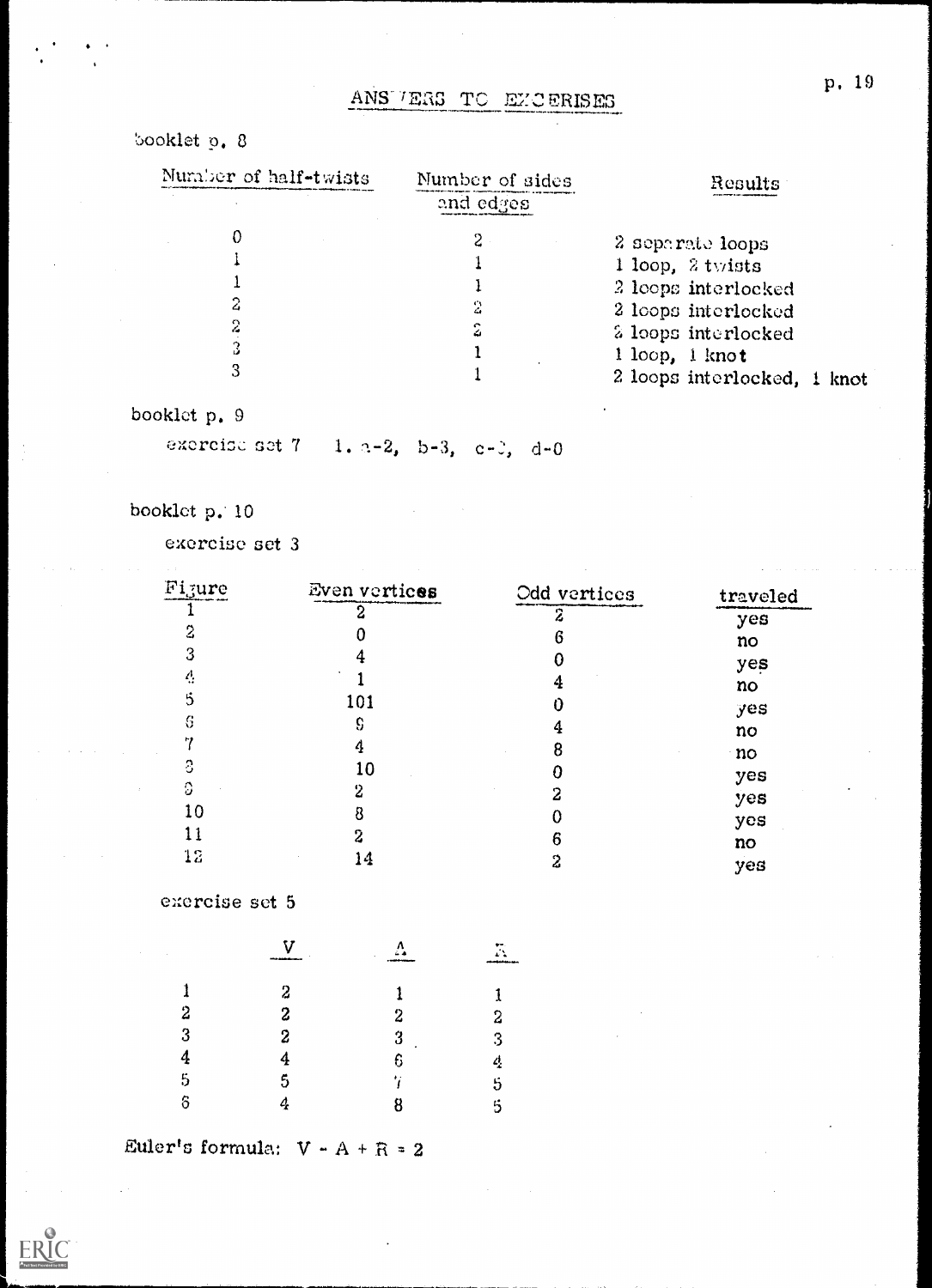#### ANSWERS TO EXERCISE

#### booklet p. 12

#### exercise set I

To draw network 3 it is necessary to start at either A or B; network 4 are either E or F; and network 7 at either C or F.

#### exercise set II

| 1. | network 2 | 4  |    | 4                | no  |  |
|----|-----------|----|----|------------------|-----|--|
|    | 3         | 6  | 4  | 2                | yes |  |
|    | 4         | 6  |    | $\boldsymbol{2}$ | yes |  |
|    | 5         | 10 | 10 | 0                | yes |  |
|    | ÷<br>6    | 8  | U  | 8                | no  |  |
|    | -7        | 17 | 5  | 2                | yes |  |
|    | 8         | 8  | 4  | 4                | no  |  |
|    | 9         | 7  |    | 6                | no  |  |
|    | 10        | 3  |    | 2                | yes |  |
|    | 11        | 10 | \$ | 4                | no  |  |
|    | 12        | 9  | 9  | 0                | yes |  |
|    | 13        | 16 | 16 | 0                | yes |  |

2. no - network 11 has more even corners than odd corners and cannot be traveled.

3, no - network 10 has more odd corners than even corners and can be traveled.

4. yes  $5.$  yes  $\cdot$   $6.$  no  $7.$  no

8. the simplest case is a triangle.

9. such a network must have exactly two odd corners.

10. impossible

#### exercise set III

"Sprouts" A game starting with 2 points cannot last longer than 5 moves. The limits on games with 3 and 4 points are 8 and 11 moves respectively. In general, a game starting with no points must end in  $3 - 1$  moves or less.

booklet p. 13

exercise set 6

4. No. of regions: 2, 4, 7, 11, 16 Differences: 2, 3, 4, 5, With 6 lines: 22 regions.

#### booklet p. 14

Puzzle: If you really were mindful of the unicorns, you would have thought to mix 1/3 of the red with all of the blue getting enough purple for 16 square feet. Colors, then, by region are: A and F: yellow; B and H: purple; C and D: red; B and 0: Green.